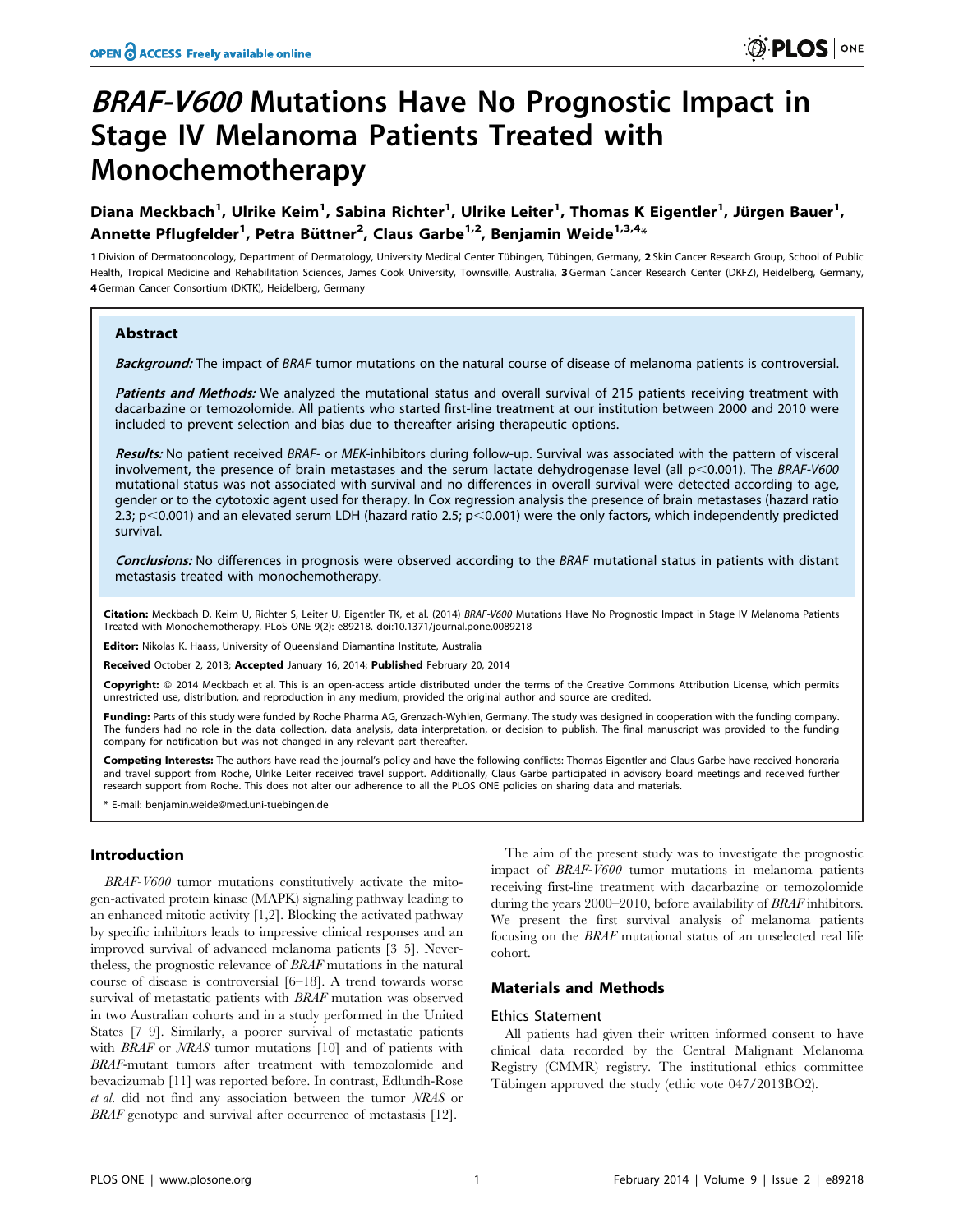## Patients

Patients with invasive cutaneous melanoma treated at the University Department of Dermatology Tübingen (Germany) were identified in the Central Malignant Melanoma Registry (CMMR) database. Of 319 patients who received first-line systemic treatment with dacarbazine or temozolomide between 2000 and 2010, formalin-fixed paraffin-embedded tumor tissue was available in 219 patients. Data obtained for each patient included gender, age, site of distant metastasis according to the American Joint Committee on Cancer (soft tissue metastasis vs. pulmonary involvement vs. other visceral sites), presence of brain metastasis, serum LDH level (normal vs.  $>$ upper limit of normal [ULN]) and the date and cause of death, if applicable. Moreover, time points of initiation of first-line chemotherapy and last followup were collected. All patients had given their written informed consent to have their data recorded by the CMMR. The aims and methods of data collection by the CMMR have previously been reported in detail [19].

# Sequencing

Microdissection of formalin-fixed paraffin-embedded tumor tissue was performed to obtain at least 50% tumor cells. After digestion by proteinase K an amplicon containing the BRAF codon 600 was amplified by a polymerase-chain-reaction (PCR) assay using forward primer 5'-tcataatgcttgctctgatagga-3' and reverse primer 5'-ccaaaaatttaatcagtgga-3'. PCR products were analyzed on an agarose gel and purified using  $\text{USB}^\circledast$  ExoSAP-IT® (Affymetrix, Santa Clara, CA). Sanger sequencing was performed in reverse direction and sequences were analyzed with Mutation Surveyor Version 3.20 (SoftGenetics, State College, PA). For all samples which could not be clearly classified as mutant or wildtype, PCR and sequencing was repeated.

#### **Statistics**

Overall survival time was calculated from the first application of temozolomide or dacarbazine to the date of last follow-up or death; only deaths due to melanoma were considered, whereas patients who died from other causes were censored at the date of death. Estimates of cumulative survival probabilities according to Kaplan-Meier were described together with 95%-confidence intervals and compared using log rank tests. Cox regression analyses were used to determine the independent effects of prognostic factors. All variables were considered in Cox regression analyses and patients with missing data were excluded. Models were established using backward and forward stepwise procedures. Remaining non-significant factors were assessed for potential confounding effects. Changes in the estimates of factors in a model by more than 5% were taken as indicative for confounding. Results of the Cox regression models were described by hazard ratios (HR) together with 95%-confidence intervals, and p-values were based on the Wald test. All Chi square tests were performed 2-sided using Fisher's exact tests. Throughout the analysis, pvalues of less than 0.05 were considered statistically significant. All analyses were carried out using SPSS Version 21 (IBM SPSS, Chicago, Illinois, USA).

# Results

# **Patients**

215 of 219 patients with successful sequencing (98.2%) were further analyzed. Median age was 64 years and 55% were male. The majority of patients (66.0%) were classified as M1c stage according to AJCC at start of systemic treatment (24.2% M1b and 9.8% M1a, respectively). During follow-up, 191 (88.8%) died from melanoma. Median follow-up was 9 months for patients who died and 46 months for those who were alive at the last follow-up. None of the patients received treatment with BRAF or MEK inhibitors during follow-up. A BRAF-V600 tumor mutation was detected in 89 patients (41.4%). 80.9% of mutations were V600E, 18.0% and 1.1% were V600K and V600M mutations, respectively.

After stratification according to the BRAF mutational status, a comparison of both groups was performed to detect imbalanced distribution of the remaining factors (Table 1). Significant differences were found according to age with a higher proportion of younger patients in the tumor BRAF mutant compared to the BRAF wild-type group  $(31.5\%$  vs. 15.1% younger than 50 years, respectively). Moreover, the proportion of patients treated with temozolomide was higher in the BRAF mutant group (43.8% vs. 26.2%). Both groups were well balanced for the remaining factors.

Additionally, correlations were observed between the treatment with temozolomide and younger age  $(p = 0.001)$  and between treatment with temozolomide and the presence of brain metastases  $(p<0.001)$ .

## Survival Analysis

Median overall survival probability according to Kaplan-Meier was 9 months. The presence of brain metastases (Figure 1A), the M category according to AJCC and the serum LDH level (Figure 1B) were associated with outcome (all  $p<0.001$ ). The largest difference in the one year survival was observed according to cerebral involvement. Moreover, the presence of brain metastases was associated with the lowest absolute 1 year survival rate (18.1%). The best prognosis with a 59.5% 1-year survival rate was observed in patients with distant metastasis limited to the softtissue. The BRAF-V600 mutational status was not associated with survival  $(p = 0.966;$  Figure 1C) and no differences in overall survival were detected according to age  $(p=0.938)$ , gender  $(p = 0.071)$  or to the cytotoxic agent used for therapy (dacarbazine  $v_s$ . temozolomide;  $p = 0.146$ ). Complete results of clinical associations and univariate survival analysis are presented in Table 1.

In Cox regression analysis (Table 2) the presence of brain metastases (HR 2.3;  $p<0.001$ ) and an elevated serum LDH (HR 2.5;  $p<0.001$ ) were the only factors, which independently predicted survival. No prognostic relevance was observed according to the BRAF mutational status.

Due to the observed correlations, we additionally performed the survival analysis separately for 170 patients without brain involvement (Table 3) and for the other 45 patients with brain metastasis (Table 4).

Within both groups LDH remained the only independent factor according to Cox regression analysis and the relative risk do die from disease was still 2.3-fold increased in case of elevated LDH  $(p = 0.014$  and  $p < 0.001$  for patients with or without brain metastasis, respectively). The slight trend for a better survival of patients treated by dacarbazine compared to temozolomide, which was observed in the entire cohort  $(p = 0.146)$ , was completely lost in these additional analyses performed separately for both groups of patients.

# Discussion

In the present study, we did not observe any difference in survival after start of first-line chemotherapy according to the BRAF mutational status. All institutional patients, who received standard chemotherapy between the year 2000 and 2010 before availability of BRAF inhibitors were included without further selection. This is reflected by a high proportion of patients with brain metastases (21%) or elevated LDH (32%). Up to our best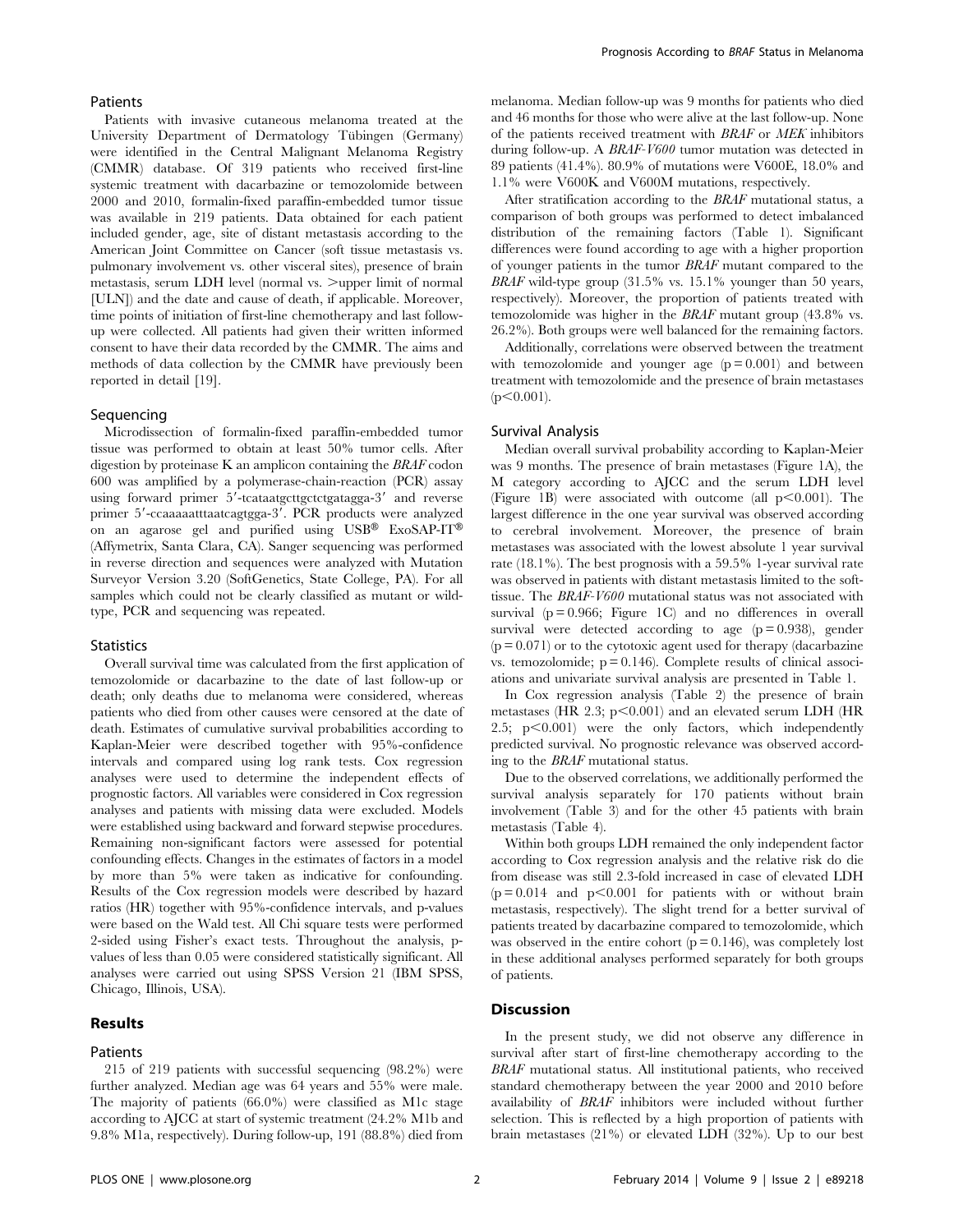| Table 1. Clinical characteristics and survival analysis. |                 |       |                 |                                              |                                                   |                         |                            |                           |
|----------------------------------------------------------|-----------------|-------|-----------------|----------------------------------------------|---------------------------------------------------|-------------------------|----------------------------|---------------------------|
|                                                          | $\blacksquare$  | ళ     | Mutational rate | % within <i>BRAF-V600</i> mutant<br>patients | $\mathbf{b}^*$<br>% within BRAF-V600<br>wild-type | 1-year survival<br>rate | [95%-Cl <sup>#</sup> ] (%) | $\mathbf{a}^{\circ\circ}$ |
| All patients                                             | 215             | 100%  | 41.4%           |                                              |                                                   | 43.5%                   | [36.8; 50.2]               |                           |
| <b>BRAF-V600</b> mutations                               |                 |       |                 |                                              |                                                   |                         |                            | 0.966                     |
| Present                                                  | 89              | 41.4% |                 |                                              |                                                   | 43.5%                   | [33.1; 53.9]               |                           |
| Absent                                                   | 126             | 58.6% |                 |                                              |                                                   | 43.5%                   | [34.7; 52.3]               |                           |
| Gender                                                   |                 |       |                 |                                              |                                                   | 0.071                   |                            | 0.071                     |
| Male                                                     | 119             | 55.3% | 47.1%           | 62.9%                                        | 50.0%                                             | 39.2%                   | [30.4; 48.0]               |                           |
| Female                                                   | 96              | 44.7% | 34.4%           | 37.1%                                        | 50.0%                                             | 48.9%                   | [38.7; 59.0]               |                           |
| Age                                                      |                 |       |                 |                                              |                                                   | 0.004                   |                            | 0.938                     |
| $<$ 50 years                                             | 47              | 21.9% | 59.6%           | 31.5%                                        | 15.1%                                             | 39.7%                   | [25.5; 53.8]               |                           |
| 50-59 years                                              | $\frac{4}{3}$   | 19.1% | 51.2%           | 23.6%                                        | 15.9%                                             | 45.4%                   | [30.0; 60.8]               |                           |
| 60-69 years                                              | 52              | 24.2% | 34.6%           | 20.2%                                        | 27.0%                                             | 45.2%                   | [31.5; 58.9]               |                           |
| $\geq$ 70 years                                          | 75              | 34.9% | 29.3%           | 24.7%                                        | 42.1%                                             | 43.6%                   | [32.3; 54.9]               |                           |
| Systemic treatment                                       |                 |       |                 |                                              |                                                   | 0.008                   |                            | 0.146                     |
| Dacarbazine                                              | 143             | 66.5% | 35.0%           | 56.2%                                        | 73.8%                                             | 46.3%                   | [38.1; 54.5]               |                           |
| Temozolomide                                             | $\overline{z}$  | 33.5% | 54.2%           | 43.8%                                        | 26.2%                                             | 37.8%                   | [26.4; 49.2]               |                           |
| $\overline{5}$                                           |                 |       |                 |                                              |                                                   | 0.642                   |                            | < 0.001                   |
| Elevated                                                 | 63              | 32.5% | 38.1%           | 30.4%                                        | 33.9%                                             | 23.7%                   | [12.9; 34.4]               |                           |
| Normal                                                   | 131             | 67.5% | 42.0%           | 69.6%                                        | 66.1%                                             | 49.1%                   | [40.5; 57.7]               |                           |
| Missing                                                  | $\overline{2}1$ |       |                 |                                              |                                                   |                         |                            |                           |
| Brain metastasis                                         |                 |       |                 |                                              |                                                   | 0.307                   |                            | < 0.001                   |
| Yes                                                      | 45              | 20.9% | 48.9%           | 24.7%                                        | 18.3%                                             | 18.7%                   | [7.1; 30.3]                |                           |
| $\frac{1}{2}$                                            | 170             | 79.1% | 39.4%           | 75.3%                                        | 81.7%                                             | 50.0%                   | [42.4; 57.6]               |                           |
| Site of distant metastasis                               |                 |       |                 |                                              |                                                   | 0.128                   |                            | < 0.001                   |
| Soft tissue                                              | 28              | 13.0% | 35.7%           | 11.2%                                        | 14.3%                                             | 59.5%                   | [41.0; 78.0]               |                           |
| Only lung                                                | 59              | 27.4% | 52.5%           | 34.8%                                        | 22.2%                                             | 49.2%                   | [36.4; 61.9]               |                           |
| Other visceral                                           | 128             | 59.5% | 37.5%           | 53.9%                                        | 63.5%                                             | 37.4%                   | [29.0; 45.8]               |                           |
|                                                          |                 |       |                 |                                              |                                                   |                         |                            |                           |

#95%-CI=95% confidence interval;<br>\*p-values are results of Fishers exact tests \$ p-values are results of log rank tests excluding cases with missing values.<br>|doi:10.1371/journal.pone.0089218.t001 \*p-values are results of Fishers exact tests \$ p-values are results of log rank tests excluding cases with missing values. doi:10.1371/journal.pone.0089218.t001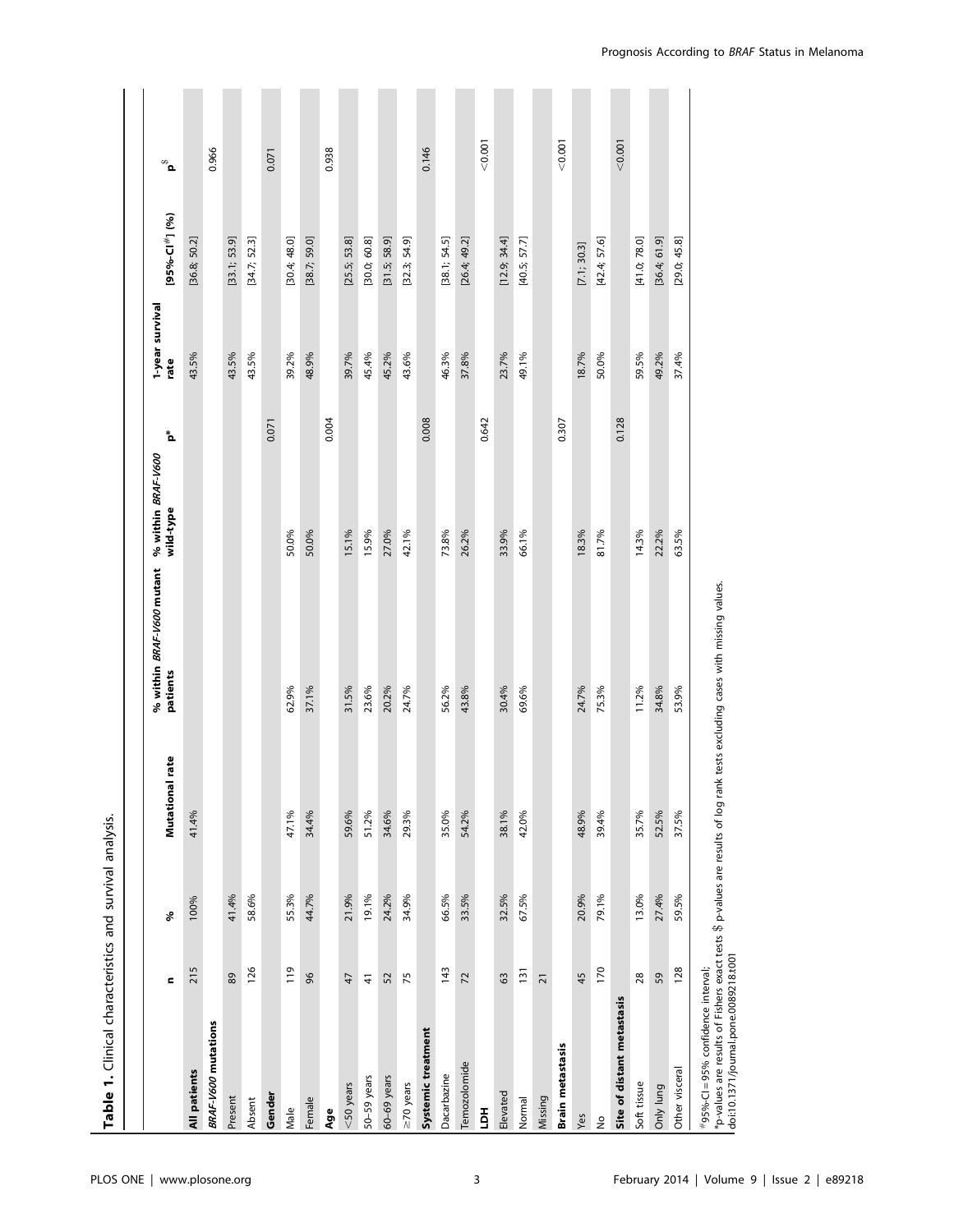

Figure 1. Univariate survival analysis. Kaplan Meier survival curves according to (A) the presence of brain metastasis, (B) serum lactate dehydrogenase (LDH) or (C) the BRAF-V600 mutational status. Censored events are indicated by vertical lines. doi:10.1371/journal.pone.0089218.g001

knowledge this is the first prognostic study in which mutational testing was performed retrospectively within the scope of this analysis and was not built upon already available data acquired from routine testing in therapeutic intention. Similar results were reported by Edlundh-Rose et al. who analyzed survival in 215 metastasized melanoma patients with available follow-up data in her study of 294 melanoma tumors from a total of 219 patients [12]. In contrast, other prior studies observed worse survival of patients with distant metastasis and BRAF-V600 mutant melanoma [7–9,11]. Worse prognosis was explained by the constitutive activation of the MAPK signaling pathway resulting in a more dynamic growth pattern of tumor cells but confounding effects due to patient selection could not be excluded in these studies [1,2].

Conflicting results about prognostic impact of BRAF-V600 tumor mutations are most likely due to patient selection and bias. In prior prognostic studies, data about the mutational status were mainly acquired due to intention to treat with a BRAF- or MEK inhibitor. But to analyze the treatment-unrelated ''natural'' impact of BRAF-V600 tumor mutations, only patients with confirmed BRAF-mutations who finally did not receive subsequent inhibitor treatment can be considered. Reasons for non-treatment with inhibitors in BRAF-V600 mutant patients comprise applying of exclusion criteria in the frame of clinical studies (e.g. elevated LDH or development of brain metastases in the baseline imaging), decrease of performance status or early death due to disease progression. Therefore these patients represent a strongly biased cohort towards worse prognosis.

Moreover, these BRAF-mutant patients included in prior prognostic studies were compared to BRAF wild-type patients, which in turn were biased towards favorable prognosis. The analyzed cohorts comprised a large proportion of patients who were tested in the frame of clinical trials in which patients with cerebral metastases and high LDH levels were often excluded.

The only decisive factors for prognosis according to our analysis were LDH and the kind of visceral involvement. Cerebral involvement was more powerful than the visceral involvement according to AJCC to predict prognosis as described by others [20].

In our study we found several correlations between analyzed factors which have to be discussed in more detail. The strong correlation between the treatment schedule and the BRAF status  $(p = 0.008)$  can be explained considering the following aspects: According to institutional guidelines, temozolomide is favored over dacarbazine in younger patients to avoid hospitalization for intravenous therapy and in those with brain metastasis. The appliance of these guidelines is reflected in our cohort by strong correlations between the selection of temozolomide and younger age ( $p = 0.001$ ) or brain involvement ( $p \le 0.001$ ), respectively. On the other hand both patient characteristics are in turn correlated with a high rate of BRAF V600 mutations. A higher rate of mutant BRAF in younger patients was already reported in all larger studies of the last 5 years [7–9,21] and this correlation was also observed in our cohort (Table 1;  $p = 0.004$ ). The association between a high rate of BRAF V600 mutations and a high prevalence of brain metastases is more controversial. A slightly higher rate of mutant BRAF was observed in our patients with brain metastases compared to those without (48.9% vs. 39.4%) but the difference was statistically not significant. In literature, a strong correlation was reported in the largest study, which analyzed this aspect thus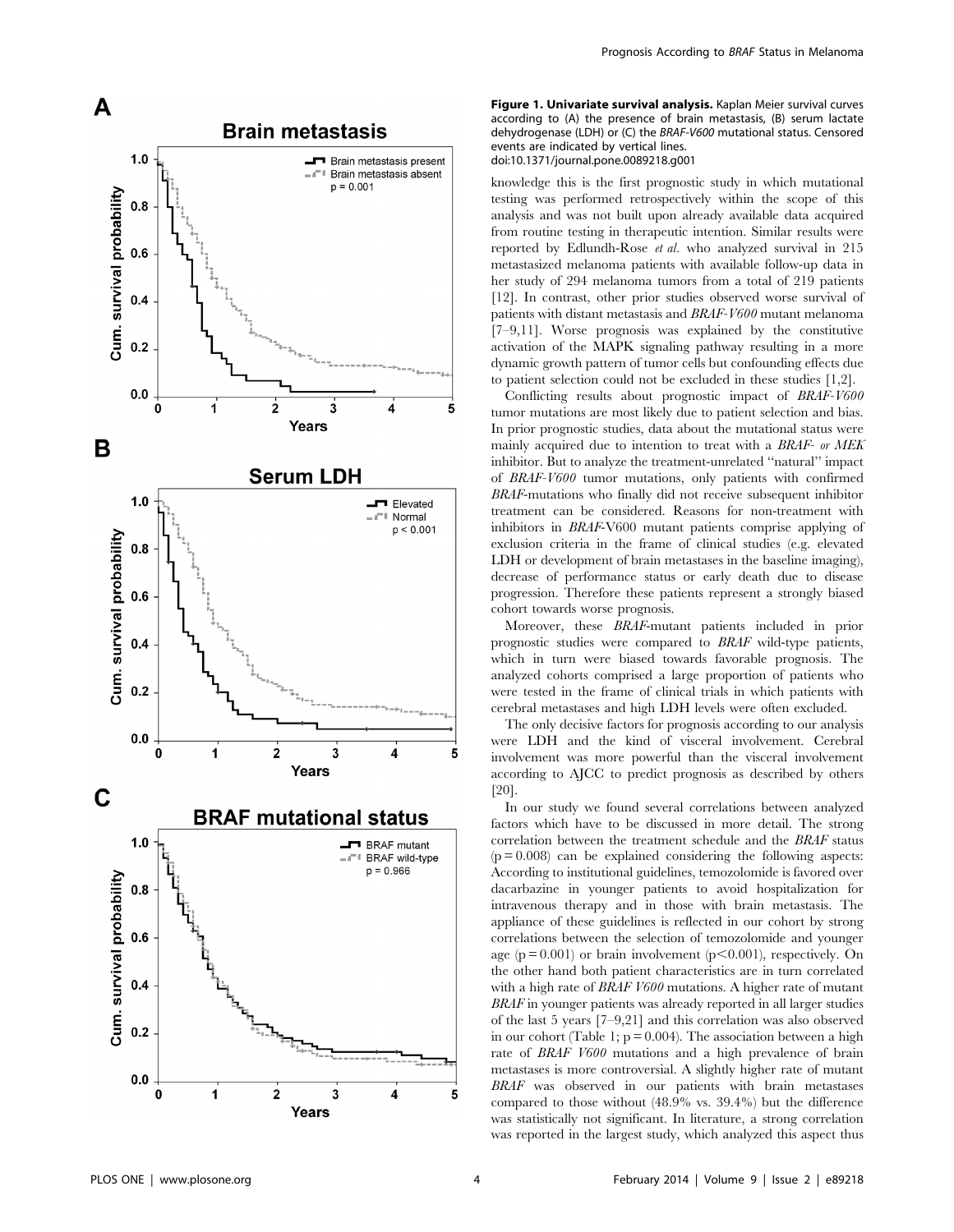Table 2. Multivariate analysis for disease-specific death.

| <b>Prognostic factor</b> | Sample size (n = 194) | % Dead | Relative risk (95%-Cl $#$ ) | p-value   |  |
|--------------------------|-----------------------|--------|-----------------------------|-----------|--|
| Brain metastasis         |                       |        |                             |           |  |
| No                       | 153 (78.9%)           | 86.3%  |                             |           |  |
| Yes                      | 41 (21.1%)            | 95.1%  | 2.5(1.6, 3.8)               | P < 0.001 |  |
| Lactate Dehydrogenase    |                       |        |                             |           |  |
| Normal                   | 63 (32.5%)            | 87.0%  |                             |           |  |
| Elevated                 | 131 (67.5%)           | 90.5%  | 2.3(1.6, 3.2)               | P < 0.001 |  |

 $#$ 95%-CI = 95% confidence interval;

\*21 patients had unknown values for LDH and were excluded; the model was adjusted for the confounding effects of the site of distant metastasis; no significant interaction was detected.

doi:10.1371/journal.pone.0089218.t002

far [9] in contrast to two prior studies [7,22]. Nevertheless, the observed correlation between the selected treatment and the rate of BRAF V600 mutations in the current study is therefore most likely an indirect consequence of appliance of institutional guidelines, which prefer temozolomide over dacarbazine in younger patients and in patients with brain metastases (Figure 2).

The trend  $(p = 0.145)$  for a worse survival of patients treated with temozolomide is also explained by the appliance of these guidelines. In our cohort, 47.2% temozolomide treated patients but only 7.7% dacarbazine treated patients had cerebral involvement. If patients with brain metastases are excluded the difference in survival according to the used agent is no longer observed ( $p = 0.962$ ). Moreover, no impact of the BRAF status on survival was found in patients with  $(p = 0.575)$  or without  $(p = 0.714)$  brain metastases if analyzed separately according to cerebral involvement.

Table 3. Survival analysis for patients without brain involvement.

|                            |     |      |        | <b>Univariate Analysis</b> |                                      |         | <b>Multivariate Analysis</b> *  |            |              |
|----------------------------|-----|------|--------|----------------------------|--------------------------------------|---------|---------------------------------|------------|--------------|
|                            | n   | $\%$ | % dead | 1-year                     | survival rate $[95\% - CI^{\#}]$ (%) | p       | Relative risk $[95% - CI^{\#}]$ |            | $\mathbf{p}$ |
| <b>All patients</b>        | 170 | 53.8 | 87.1   | 50.0                       | [42.4; 57.6]                         |         |                                 |            |              |
| <b>BRAF-V600 mutations</b> |     |      |        |                            |                                      | 0.714   |                                 |            |              |
| Present                    | 67  | 39.4 | 91.0   | 52.2                       | [40.2; 64.2]                         |         |                                 |            |              |
| Absent                     | 103 | 60.6 | 84.5   | 48.5                       | [38.7; 58.3]                         |         |                                 |            |              |
| Gender                     |     |      |        |                            |                                      | 0.123   |                                 |            |              |
| Male                       | 92  | 54.1 | 90.2   | 45.3                       | [35.1; 55.5]                         |         |                                 |            |              |
| Female                     | 78  | 45.9 | 83.3   | 55.6                       | [44.4; 66.8]                         |         |                                 |            |              |
| Age                        |     |      |        |                            |                                      | 0.878   |                                 |            |              |
| $<$ 50 years               | 33  | 19.4 | 90.9   | 48.5                       | [31.4; 65.6]                         |         |                                 |            |              |
| 50-59 years                | 32  | 18.8 | 84.4   | 52.1                       | [34.5; 69.7]                         |         |                                 |            |              |
| $60-69$ years              | 41  | 24.1 | 87.8   | 47.6                       | [32.1; 63.1]                         |         |                                 |            |              |
| $\geq$ 70 years            | 64  | 37.6 | 85.9   | 51.2                       | [38.9; 63.5]                         |         |                                 |            |              |
| <b>Systemic treatment</b>  |     |      |        |                            |                                      | 0.962   |                                 |            |              |
| Dacarbazine                | 132 | 77.6 | 85.6   | 49.4                       | [40.8; 58.0]                         |         |                                 |            |              |
| Temozolomide               | 38  | 22.4 | 92.1   | 51.9                       | [35.8; 68.0]                         |         |                                 |            |              |
| <b>LDH</b>                 |     |      |        |                            |                                      | < 0.001 |                                 |            |              |
| Elevated                   | 49  | 32.0 | 89.8   | 29.3                       | [16.4; 42.2]                         |         | 2.3                             | [1.6; 3.4] | < 0.001      |
| Normal                     | 104 | 68.0 | 84.6   | 56.2                       | [46.6; 65.8]                         |         | 1.0                             |            |              |
| Missing                    | 17  |      |        |                            |                                      |         |                                 |            |              |
| Site of distant metastasis |     |      |        |                            |                                      | 0.161   |                                 |            |              |
| Soft tissue                | 28  | 16.5 | 82.1   | 59.5                       | [41.1; 77.9]                         |         |                                 |            |              |
| Only lung                  | 59  | 34.7 | 96.6   | 49.2                       | [36.5; 61.9]                         |         |                                 |            |              |
| Other visceral             | 83  | 48.8 | 81.9   | 47.4                       | [36.6; 58.2]                         |         |                                 |            |              |

 $\#$  95%-CI = 95% confidence interval; \* 17 patients had unknown values for LDH and were excluded; the model was adjusted for the confounding effects of the site of distant metastasis; no significant interaction was detected.

doi:10.1371/journal.pone.0089218.t003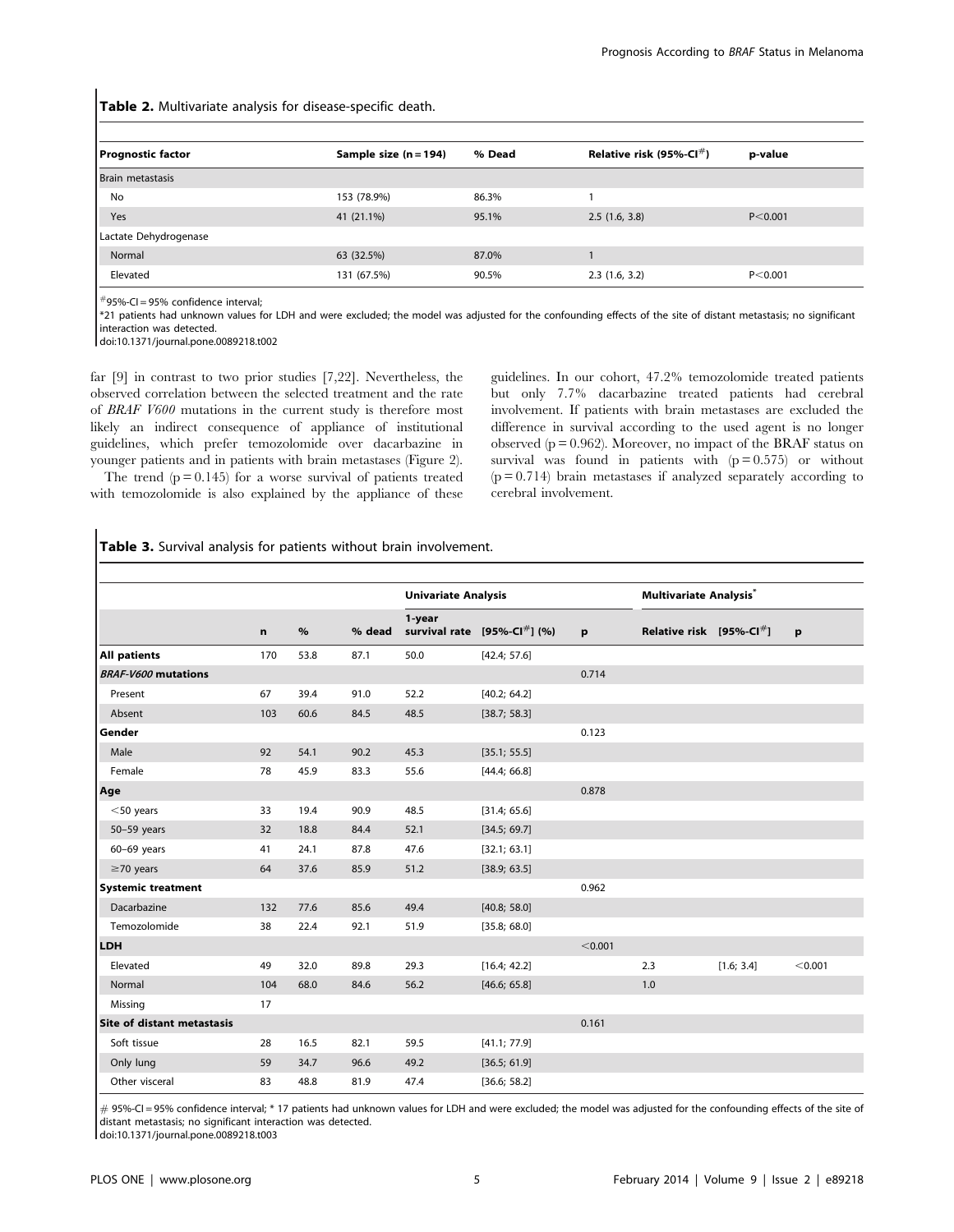Table 4. Survival analysis for patients with brain involvement.

|                            |             |       |        | <b>Univariate Analysis</b> |                                     |       | <b>Multivariate Analysis</b> *   |            |              |
|----------------------------|-------------|-------|--------|----------------------------|-------------------------------------|-------|----------------------------------|------------|--------------|
|                            | $\mathbf n$ | $\%$  | % dead | 1-year                     | survival rate $[95% - CI^{\#}]$ (%) | p     | Relative risk $[95\% - CI^{\#}]$ |            | $\mathbf{p}$ |
| All patients               | 45          | 100.0 | 95.6   | 18.7                       | [7.1; 30.3]                         |       |                                  |            |              |
| <b>BRAF-V600 mutations</b> |             |       |        |                            |                                     | 0.575 |                                  |            |              |
| Present                    | 22          | 48.9  | 90.9   | 15.6                       | [0.0; 31.5]                         |       |                                  |            |              |
| Absent                     | 23          | 51.1  | 100.0  | 21.7                       | [4.8; 38.6]                         |       |                                  |            |              |
| Gender                     |             |       |        |                            |                                     | 0.344 |                                  |            |              |
| Male                       | 27          | 60.0  | 96.3   | 18.5                       | [3.8; 33.2]                         |       |                                  |            |              |
| Female                     | 18          | 40.0  | 94.4   | 18.3                       | [0.0; 36.7]                         |       |                                  |            |              |
| Age                        |             |       |        |                            |                                     | 0.373 |                                  |            |              |
| $<$ 50 years               | 14          | 31.1  | 92.9   | 17.8                       | [0.0; 37.6]                         |       |                                  |            |              |
| 50-59 years                | 9           | 20.0  | 88.9   | 22.2                       | [0.0; 49.4]                         |       |                                  |            |              |
| $60-69$ years              | 11          | 24.4  | 100.0  | 36.4                       | [8.0; 64.8]                         |       |                                  |            |              |
| $\geq$ 70 years            | 11          | 24.4  | 100.0  | 0.0                        | $na^{\$}$                           |       |                                  |            |              |
| <b>Systemic treatment</b>  |             |       |        |                            |                                     | 0.618 |                                  |            |              |
| Dacarbazine                | 11          | 24.4  | 100.0  | 9.1                        | [0.0; 26.2]                         |       |                                  |            |              |
| Temozolomide               | 34          | 75.6  | 94.1   | 21.8                       | [7.7; 35.9]                         |       |                                  |            |              |
| <b>LDH</b>                 |             |       |        |                            |                                     | 0.007 |                                  |            |              |
| Elevated                   | 14          | 34.1  | 92.9   | 0.0                        | $na^{\$}$                           |       | 2.3                              | [1.2; 4.9] | 0.014        |
| Normal                     | 27          | 65.9  | 96.3   | 22.2                       | [6.5; 37.9]                         |       | 1.0                              |            |              |
| Missing                    | 4           |       |        |                            |                                     |       |                                  |            |              |

 $^{#}_{2}$ 95%-CI = 95% confidence interval;

 $an^2$  na = not available.

\*4 patients had unknown values for LDH and were excluded; no confounding effects were detected.

doi:10.1371/journal.pone.0089218.t004

In conclusion, survival of melanoma patients receiving first line treatment with either dacarbazine or temozolomide is associated with the serum LDH level and cerebral involvement but not dependent on the tumor BRAF-V600 mutational status.



Figure 2. Correlation between a high rate of BRAF V600 mutations and treatment with temozolomide. This unexpected correlation observed in the present study (grey broken arrow) can be explained as an indirect consequence of the appliance of institutional guidelines for treatment selection and established correlations (black arrows) between the rate of BRAF V600 mutations or other clinical features (grey rectangles) reported in the literature and/or observed in the present study. The thickness of arrows illustrates the level of evidence for the given correlation. doi:10.1371/journal.pone.0089218.g002